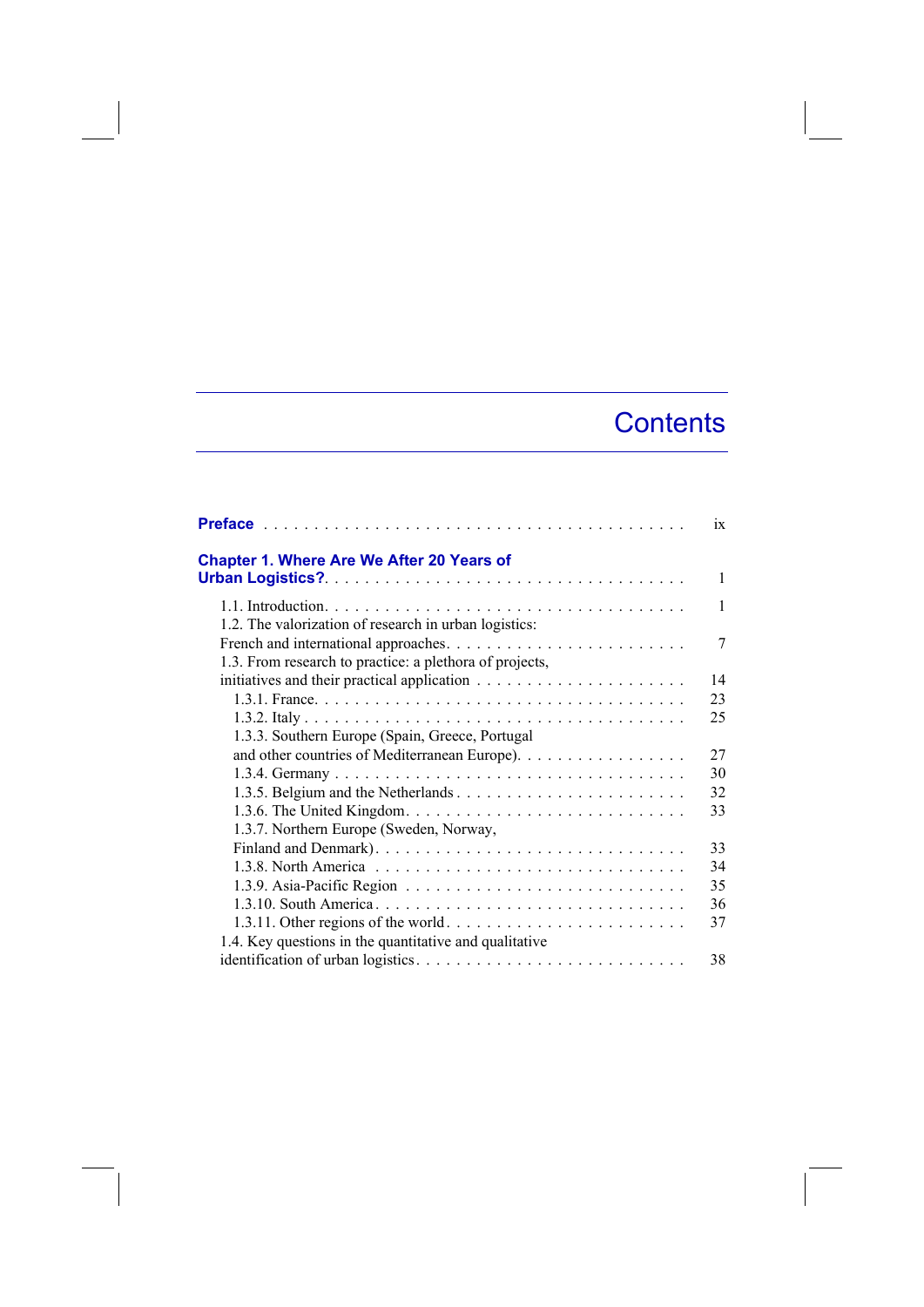## **Chapter 2. A Unified Definition of**

|                                                                                                                                                                                      | 43                           |
|--------------------------------------------------------------------------------------------------------------------------------------------------------------------------------------|------------------------------|
| 2.2. The flows considered in urban freight transport<br>2.3. The stakeholders involved and their interests<br>2.3.2. The urban logistics interests of these two                      | 43<br>49<br>52<br>52         |
| 2.4.1. The main definitions of urban logistics<br>2.4.2. Vision of collective utility versus                                                                                         | 54<br>56<br>56<br>58         |
| 2.5. A unified definition of sustainable urban logistics<br><b>Chapter 3. The Evaluation, Assessment and Analysis</b>                                                                | 60<br>65                     |
| 3.1. Assessment and evaluation in urban logistics:                                                                                                                                   | 65                           |
| 3.2. The role of scenario construction in<br>3.4. Proposal of a methodological framework<br>for the assessment and evaluation of the                                                 | 71<br>73                     |
|                                                                                                                                                                                      | 76                           |
| Chapter 4. Estimating Inter-establishment Flows                                                                                                                                      | 83                           |
| 4.1. Data collection and modeling: close                                                                                                                                             | 83<br>94<br>96<br>101<br>106 |
| <b>Chapter 5. The Estimation of Other Urban</b>                                                                                                                                      | 121                          |
| 5.1. Estimating end consumer and urban<br>management flows: a topic less studied,<br>5.2. Estimating household purchasing activities<br>5.2.1. Some general information on household | 121<br>125<br>125            |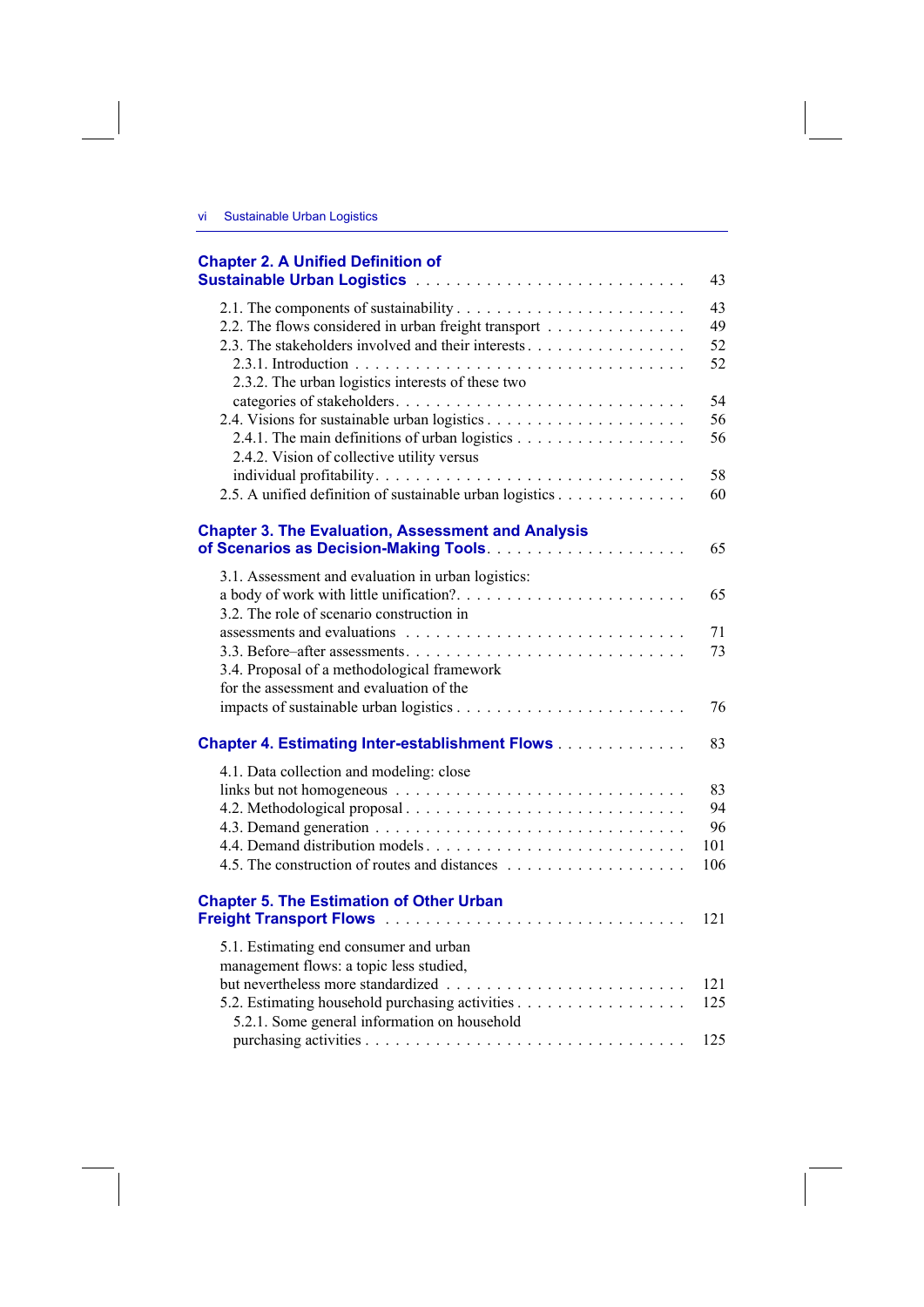| 5.2.2. Proposed methodology. $\dots \dots \dots \dots \dots \dots \dots \dots \dots \dots$<br>5.2.4. Distribution of purchase trips: | 132<br>133 |
|--------------------------------------------------------------------------------------------------------------------------------------|------------|
| the gravity model                                                                                                                    | 137        |
|                                                                                                                                      | 139        |
| 5.3. Estimating delivery routes to households                                                                                        |            |
|                                                                                                                                      | 143        |
|                                                                                                                                      | 145        |
| <b>Chapter 6. Estimating and Modeling Change</b>                                                                                     | 147        |
| 6.1. Aims, goals and principles of modeling                                                                                          |            |
|                                                                                                                                      | 147        |
| 6.2. Examples of assessments and analyses                                                                                            |            |
|                                                                                                                                      | 151        |
| 6.2.1. Modeling the changes induced by the introduction                                                                              |            |
| of the SimplyCité UCC to Saint-Étienne                                                                                               | 151        |
| 6.2.2. Modeling the change(s) brought about                                                                                          |            |
| by restricting access to the city center. $\dots \dots \dots \dots \dots \dots \dots \dots$                                          | 154        |
| 6.2.3. Modeling the change brought about by                                                                                          |            |
|                                                                                                                                      | 156        |
| 6.3. Generalizing the examples of overall                                                                                            |            |
|                                                                                                                                      | 157        |
| 6.4. The importance of solution probleming                                                                                           |            |
|                                                                                                                                      | 159        |
| <b>Chapter 7. Indicators and Dashboards for the</b>                                                                                  |            |
|                                                                                                                                      | 165        |
| 7.1. The need to evaluate sustainable urban                                                                                          |            |
|                                                                                                                                      | 165        |
|                                                                                                                                      | 168        |
|                                                                                                                                      | 171        |
|                                                                                                                                      | 173        |
|                                                                                                                                      | 177        |
| 7.4. Inputs and limitations of the proposed methodology                                                                              | 182        |
|                                                                                                                                      |            |
| <b>Chapter 8. Estimating the Impact of Sustainable</b>                                                                               | 185        |
|                                                                                                                                      |            |
|                                                                                                                                      | 185        |
|                                                                                                                                      | 186        |